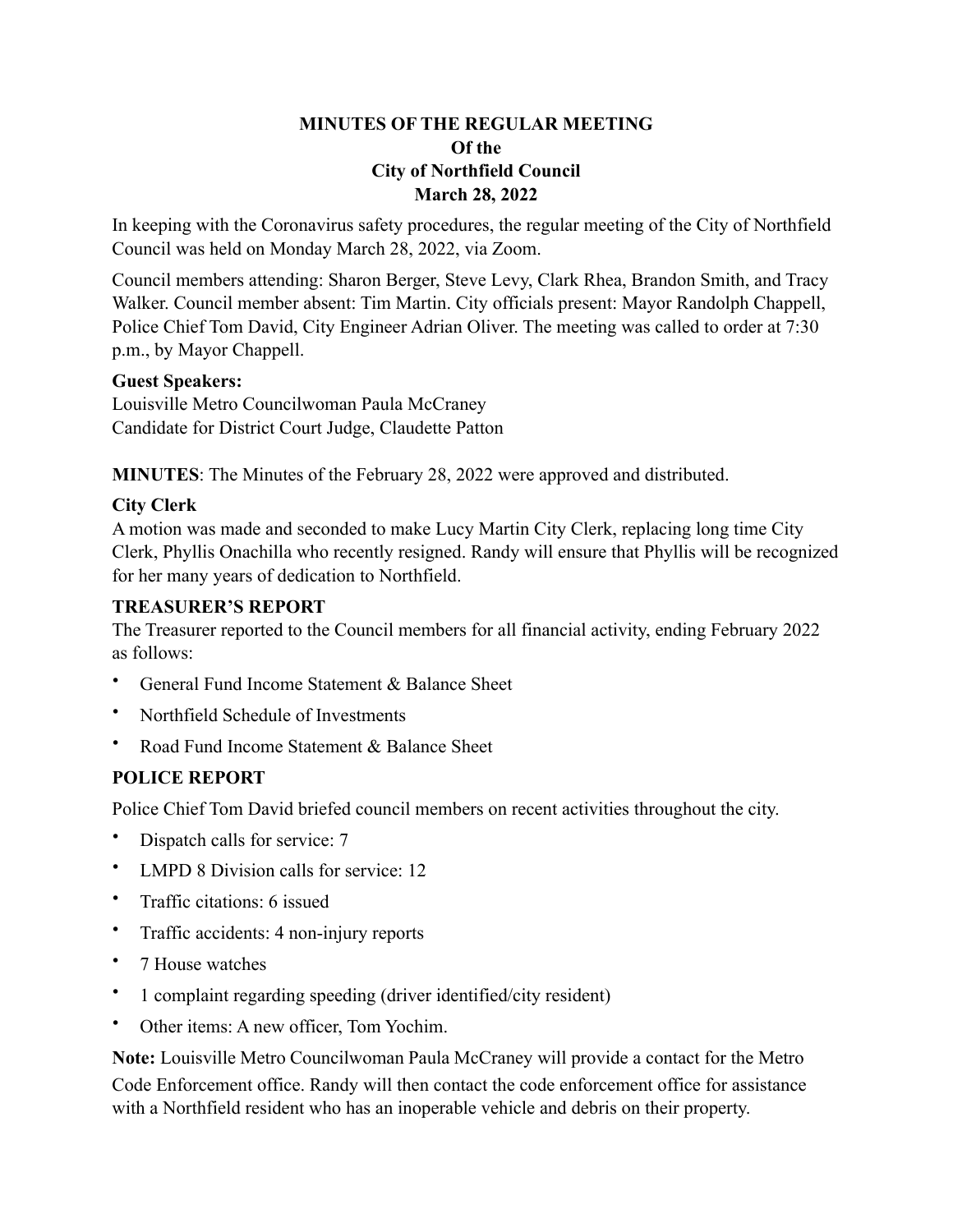# **CITY ENGINEER'S REPORT**

Road report: Bid invitations for street repairs

- Low bid for paving is LIBS at \$46,151, plus optional bid performance bond cost of \$1,500.
- Low bid for crack sealing is Beargrass Group at \$4,609
- Recommendation, we use ARPA funding for Road repairs in 2022.

### **City Tree Program**

No update at this time.

## **OLD BUSINESS**

**Lime Ridge Sidewalk** 

No update

**Glenridge Park Place Office Condo SOLD** in 5 days. So no further action.

Note: In order to act in a timely fashion in the current real estate environment, the Mayor would need authority to execute a contract. Randy will put something together to facilitate this action, and distribute it to the group for their consideration and input.

### **NEW BUSINESS**

### **Digitizing Northfield historic documents**

Advantage Imaging has been contacted and given samples of our documents for review. They will provide options and pricing within 30 days. The plan is to start with Meeting Minutes, Financial Documents, then Ordinances. The council responded that indexing (search capabilities) required will vary depending on the document type. There should be an update by the April meeting.

## **SANITATION SERVICES**

Sanitation Services price increase request. Contract current is \$23.49/\$24.35. Proposed increase to \$28.18 due to fuel and labor costs. Note: Previous contract was \$25.14, & Rumpke bid LY was \$25.89/\$26.67.

Randy will work with Ecotech. If no agreement is reached, we may be bidding out for a new provider in April.

Residents to be informed.

## **PARKING LOT**

- Ky Transportation Coop Signup
- **ARPA funding Municipal Order**: Documented authorization to spend funds. (\$136,082.96 x 2)
- **Small Cellular Site Ordinance**: Distributed for review to all council members. Discussion scheduled tabled for a future meeting.